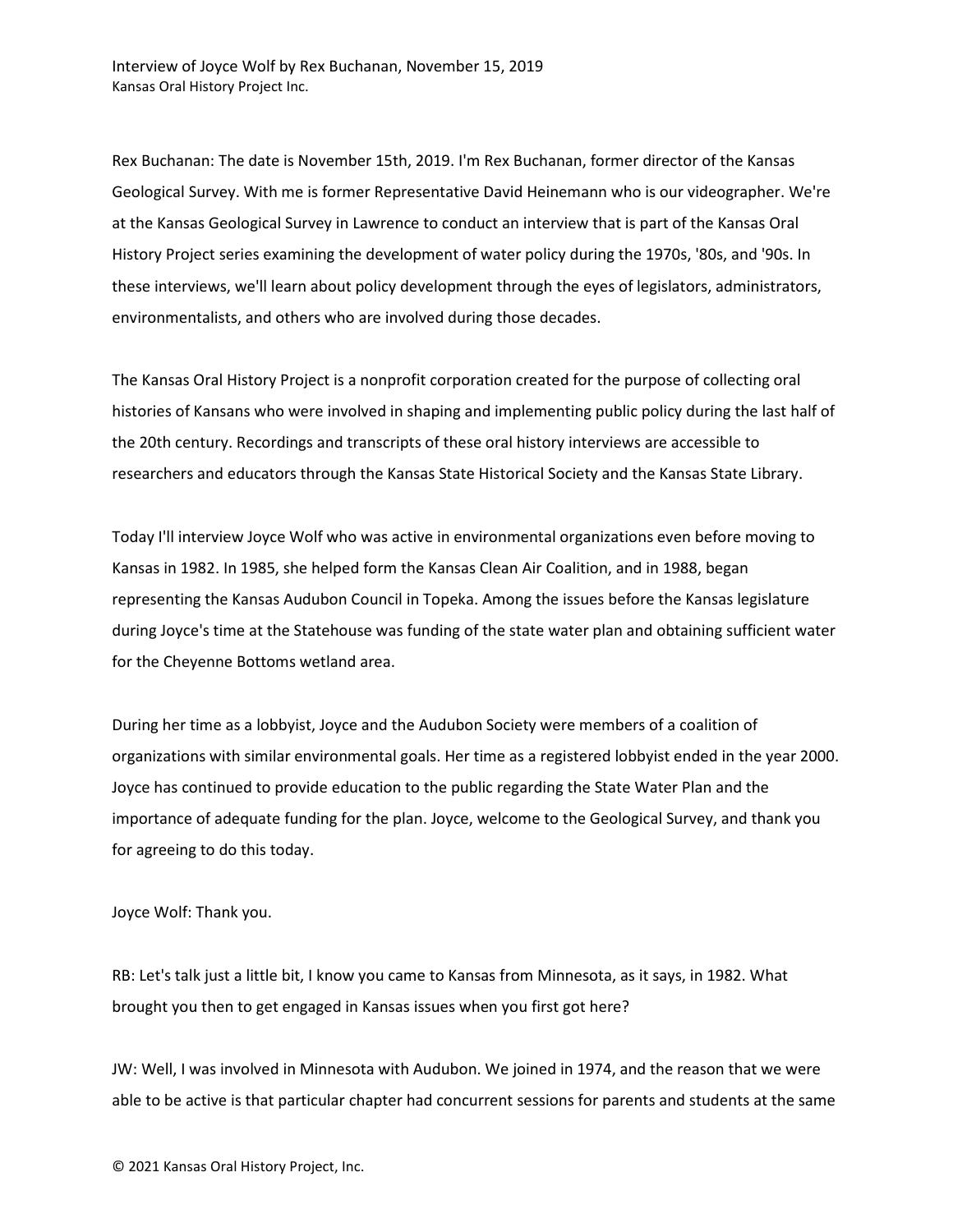time, which for us, because we had a lot of little kids at the time, was the difference between being able to be engaged or not. That made a big difference.

The other thing was there were a lot of folks in that chapter in Minnesota, it was the Minnesota River Valley Audubon Club, and they were successful eventually in establishing the [Minnesota Valley] National Wildlife Refuge along the [Minnesota] river. One of the other things that they got involved in was work on the Arctic National Wildlife Refuge, to protect it from oil and gas interests. So, it was a really active chapter in terms of legislative-type stuff. There were birders, too, but of the three chapters in the metro area of Minneapolis-St. Paul, it was probably the most active issue-wise. The others were more birding organizations.

RB: We'll come back to Minnesota towards the end.

JW: Sure.

RB: So, when you came to Kansas, did you just sort of naturally be inclined towards Audubon here in Lawrence? Is that how you got engaged?

JW: What happened, and I didn't even know it had happened until we came here, is the person that was in charge of that region up there got in contact with the folks here, with Ron [Klataske] and Ed Pembleton to let them know we were coming.

RB: Ron Klataske.

JW: Yes, Ron Klataske. So, it just seemed like a natural extension to what we were already involved in up there.

RB: So, when you came down here, you just didn't get involved with the Jayhawk Audubon or the Lawrence chapter. You got involved with the statewide organization, such as it was.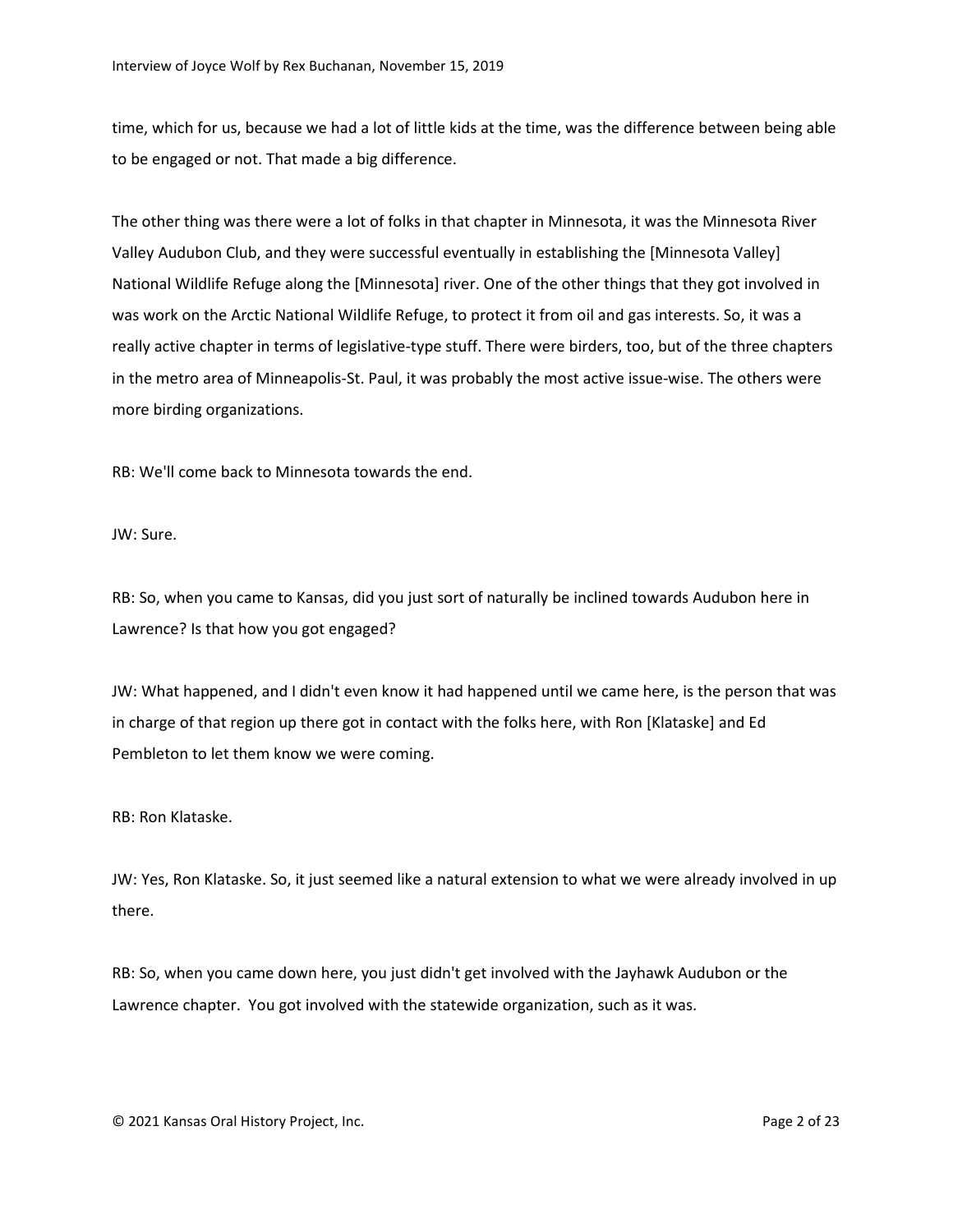JW: Eventually, yes. At that point, it was the Kansas Audubon Council, which was made up of representatives of all the chapters in the state.

RB: If you moved here in 1982, and by 1985, you're already involved sort of at the state level, you must have moved into that role pretty quickly.

JW: I guess I did.

## RB: How come?

JW: Well, I was asked to go to what they called a "bootcamp." National Audubon put it on in Washington, DC. It was working on the Clean Air Act and trying to get the different energy companies to adopt things like installing scrubbers and whatnot. After that week in Washington, I came back. The American Lung Association had a Kansas chapter. So, we worked with them, and I think the Sierra Club, they were just other groups that were interested in the ultimate goal to have these energy companies operating much more efficiently and cleanly.

So that was what came out of that. Prior to that bootcamp that I went to, I'm not so sure that I was fully aware of the whole legislative process and how it worked but got familiar with that pretty quickly.

RB: In terms of issues that you quickly got engaged with when you come down here, were clean air issues a big deal at that time in Kansas?

JW: Yes, this was before the Clean Air Act was passed. That was one of the things that ultimately came from that. I'm not claiming that I had that much to do with it. It was just a coalition of folks that worked on it. Of course, at that point, we were not doing state-type things, but more federal.

RB: Regional and national.

JW: Right.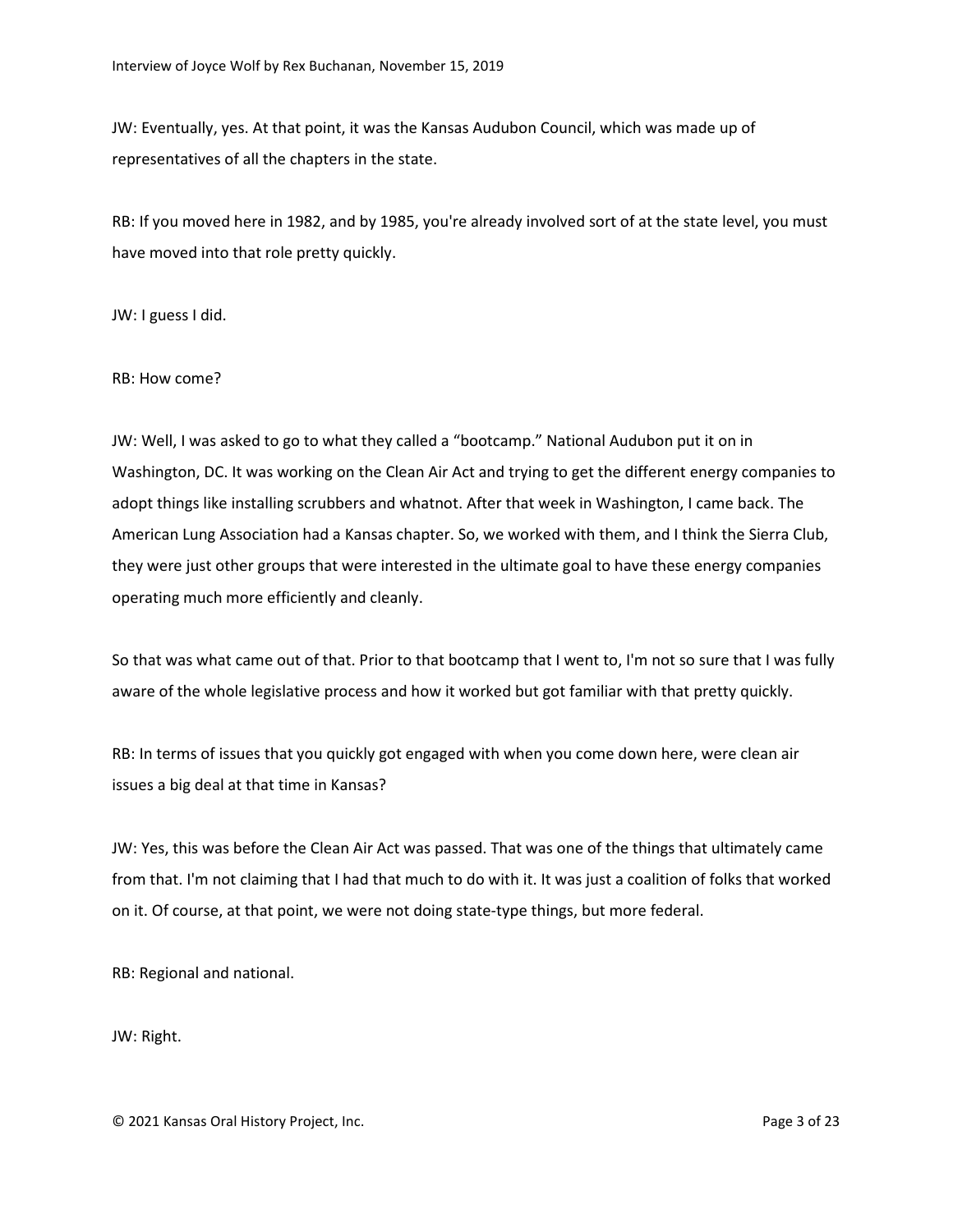RB: So how did you get engaged in water issues in this process then?

JW: You can't lobby in Kansas and not know something about water and agriculture. It's a huge issue. I mean, it just—I'm not sure how. One thing that I was aware of was my degree was in bacteriology, and one of my first jobs was water quality for the U.S. Public Health Service in Cincinnati, which I'm old enough that this was before EPA [U.S. Environmental Protection Agency], and it was eventually then changed to EPA. So, I had some background in water issues, water quality in particular.

RB: What were the water issues—and I agree wholeheartedly with what you just said. I don't think you can understand anything about this state without understanding water. What were the water issues that you were engaged in when you started this?

JW: The big one was recovering the rights of Cheyenne Bottoms. I helped kind of peripherally with that. Jan Garton was the person who really was the mover and shaker and made sure that everything went perfectly well. I think it's another really interesting lesson is they had this—somehow Jan got a hold of orange fabric, and they made cushions. I don't know if you remember seeing them. They said, "Save our Bottoms," and each legislator got a cushion that said, "Save our Bottoms."

RB: Roughly what year are we talking about this connection that you made with her?

JW: Late-'80s.

RB: Had you been engaged in other specific water-related issues prior to that for Audubon or not?

JW: Not that I can recall.

RB: How did you meet her?

JW: She was president of the Kansas Audubon Council. She ran those meetings. I didn't take part in the discussions that this cushion thing came out of, but it was interesting the way that happened. Another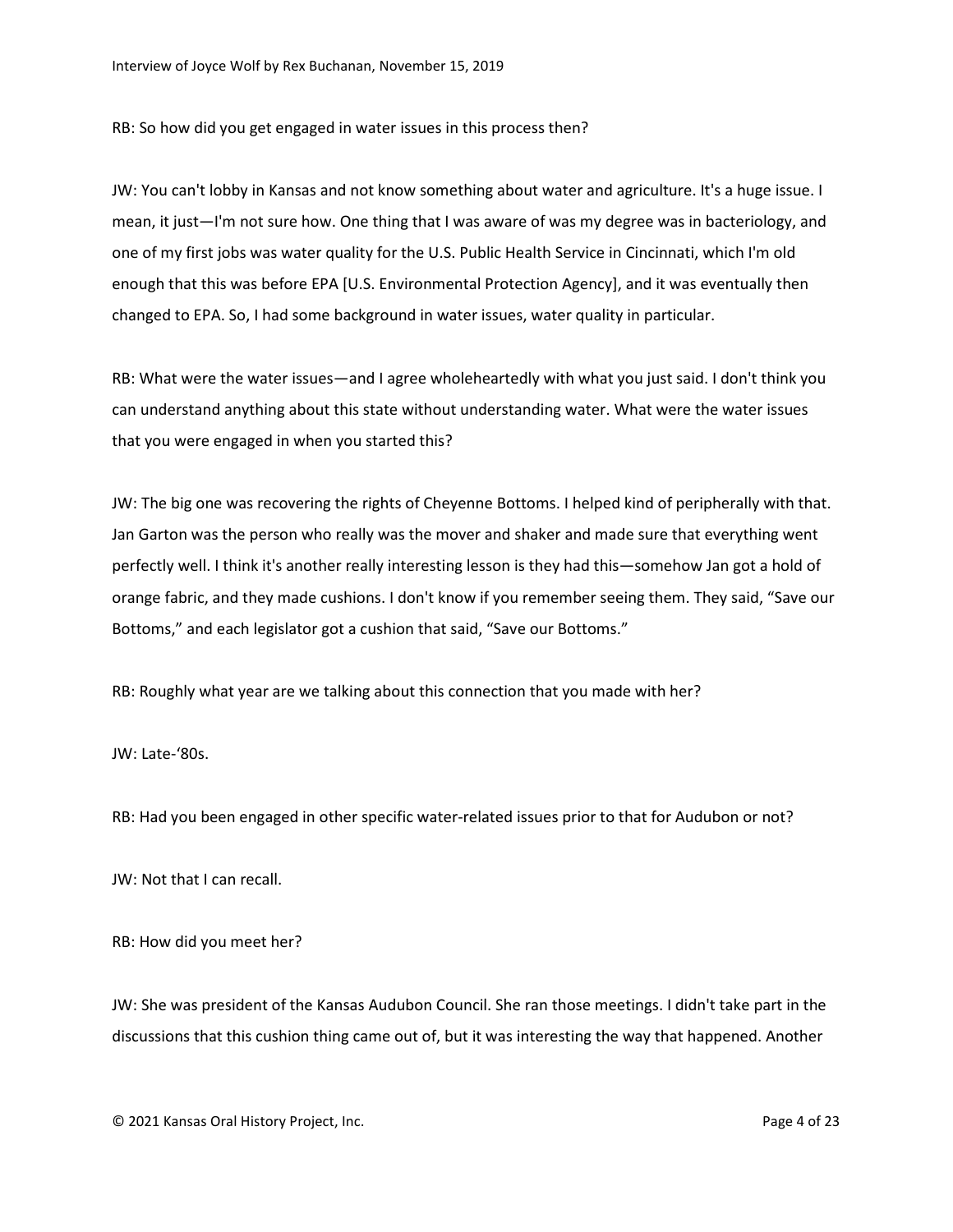thing that was related to it was I think this was around the time that Joan Finney was governor, perhaps?

RB: Didn't she beat [Governor] Mike Hayden in 1988? That's what I'm thinking, '88 or '92, '92 maybe.

JW: During the campaign, she met with a coalition of nonprofits, environmental nonprofits. Unfortunately, during that meeting, she acknowledged that she didn't have a lot of background on environmental issues and used the term "blank slate." I don't know if you remember, but she had a reputation for being a little quirky.

RB: I remember her pretty well, sure.

JW: One of the lobbyists went out and went to the press and said, "Joan Finney said she's a blank slate." That went over like a lead balloon. She was elected, and then during the funding mechanism, Cheyenne Bottoms, there was money that was going to be dedicated—

RB: Let's back up a little bit here. Basically, Cheyenne Bottoms is a big wildlife refuge, north of Great Bend, that historically has been very important on the flyway for birds, migrating waterfowl, especially shorebirds. Everybody goes out there to see them.

## JW: Right.

RB: Historically, it dries up once in a while, but beginning in probably the '70s and '80s, it dried up more and more because of lack of stream flow from Walnut Creek, and historically some flow from the Ark[ansas] River, but by now, the Ark[ansas River] is dry. There's reduced stream flow in Walnut Creek. So that's the setting. So now people are concerned.

Pre-settlement days, there were a lot of wetlands all over the place that birds could use. When people come out and alter the environment, now suddenly places like Cheyenne Bottoms and Quivira become very important because there are not many of them around. So, you can't just stand aside while it's drying up. That was the problem that Jan set out to solve. Is that a fair statement of it?

© 2021 Kansas Oral History Project, Inc. Page 5 of 23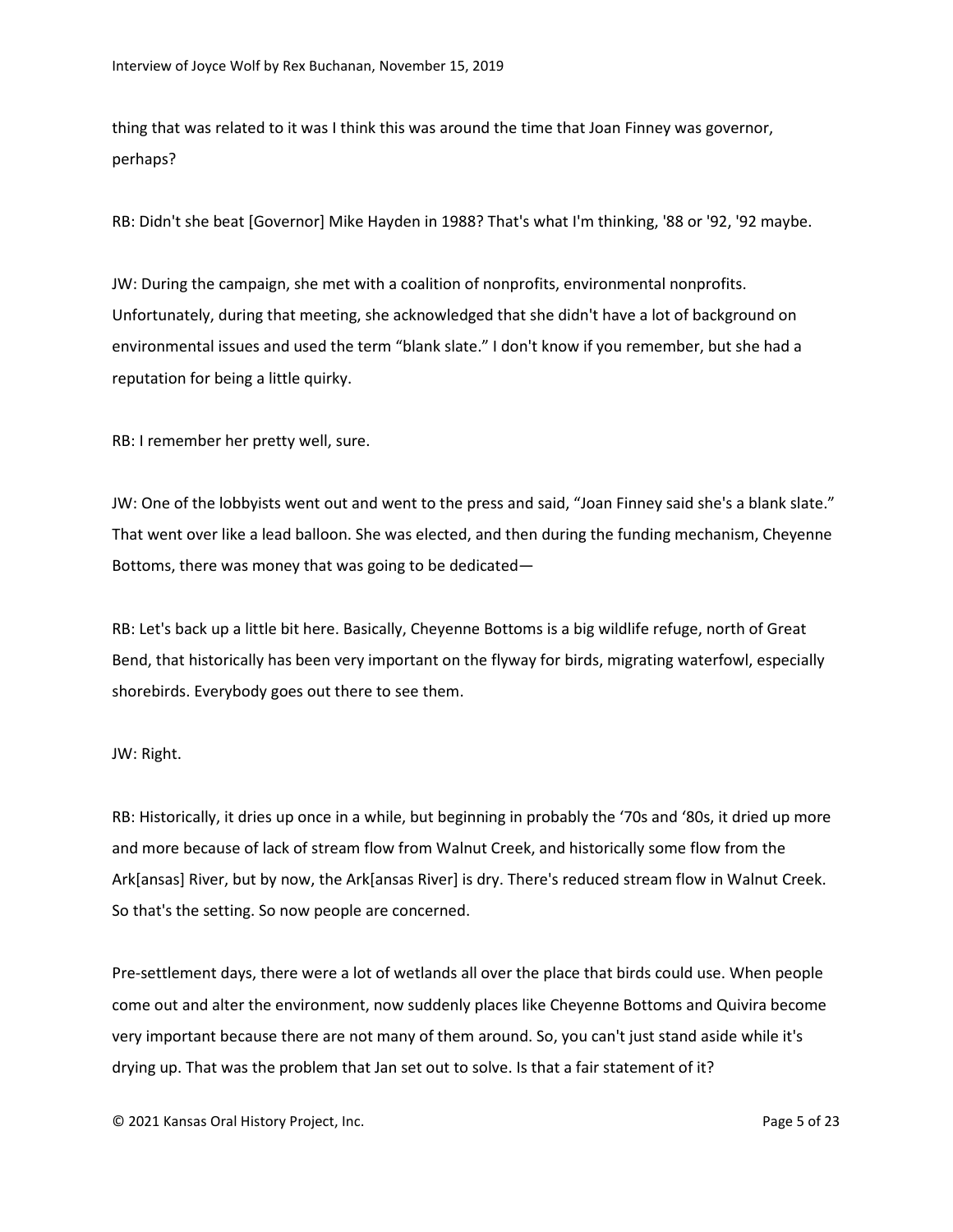JW: Absolutely. You know, First-in-Time, First-in-Right. They had the senior water right.

RB: Cheyenne Bottoms did?

JW: Right. For whatever reason, the Division of Water Resources didn't take action on it. So, it meant that somebody was going to have to sue.

RB: In effect, Cheyenne Bottoms Fish or Wildlife and Parks, what is today [Kansas Department of] Wildlife and Parks had the water rights to Cheyenne Bottoms. In effect, it was the State arguing with itself over enforcement of state laws. But unless Cheyenne Bottoms asked for—said that their water rights are being impaired, the State is not going to do anything.

JW: Right.

RB: I know it's a complicated situation, but in effect, [Kansas Department of] Wildlife [and Parks] folks have to ask for that water to be delivered, and then [Kansas Department of Agriculture,] Division of Water Resources [(DWR)] has to make sure it's delivered, and that wasn't happening.

JW: Right, exactly. And Jan [Garton] was really good about bringing in a coalition of different organizations that agreed with the ultimate goal that they really needed to have their water rights recognized, and the impairments stopped.

RB: And there was also money involved for work on levees and—

JW: Right. That was one of the things that I think was kind of a collective agreement that it would help to be able to move water around at different times. So, there were control structures put in place as part of it.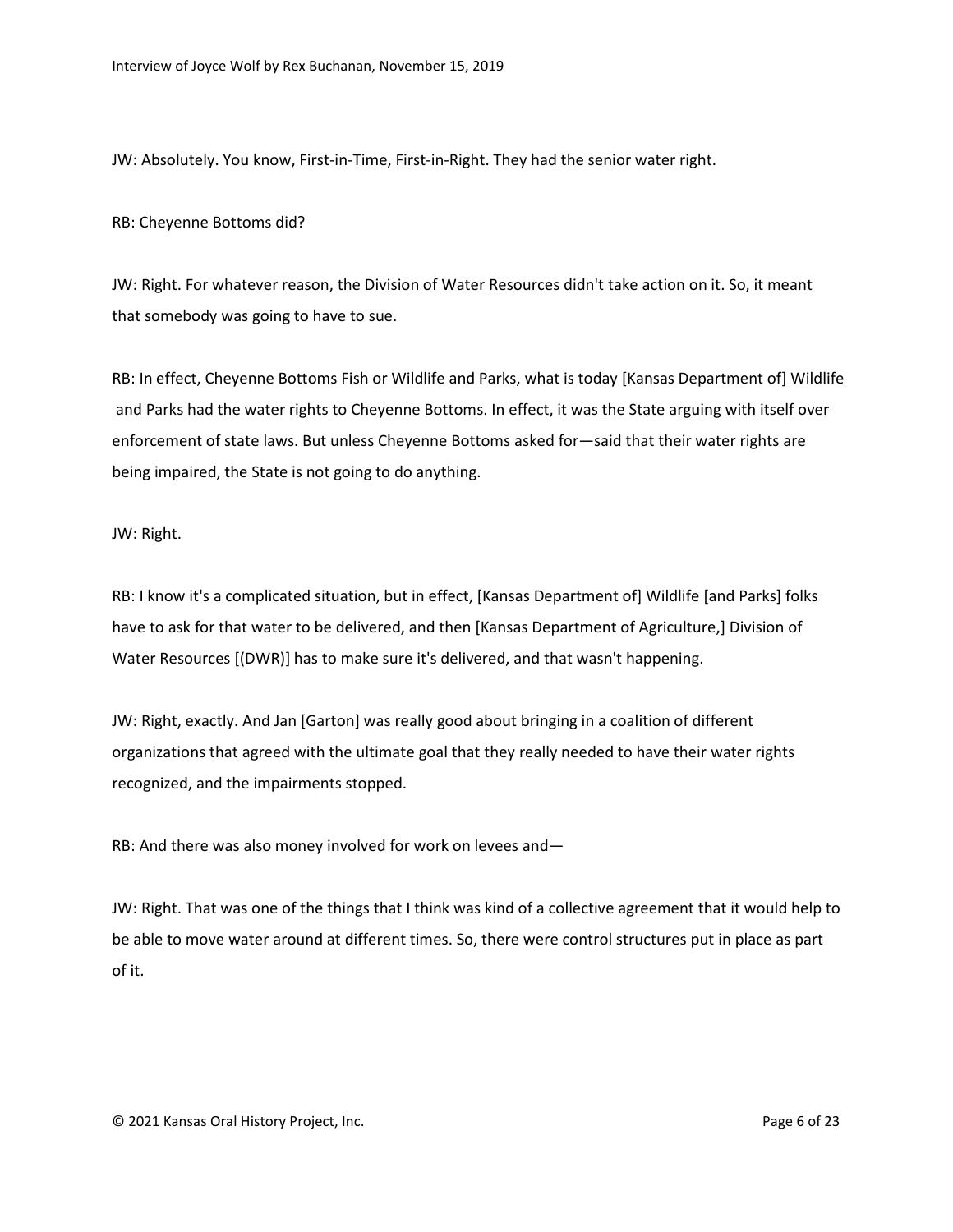RB: If Jan [Garton] were still alive, we'd be having a conversation with Jan, but she's not. As we've talked about, she does strike me as a terrific example of one person deciding they're going to change what they see as a problem and be successful doing it.

JW: Absolutely.

RB: What was she like? She doesn't come naturally to this role based on what little that I know about her background.

JW: My understanding is that she had a degree in English. She was a terrific writer. She had a wonderful sense of humor, which is the story of "Save your Bottoms," I think. She was determined in a really good kind of way. I mean, I don't know that anyone took offense at the things that she did because she did it in a way that just laid the facts out, and it met state standards. It met the law. So, it made sense.

But the best thing I think that happened during that period, I got a chance to go to some of the hearings that David Pope [then, Chief Engineer, DWR] conducted. There were numerous professional organizations that had come up with data that they all agreed. I've read the report [[*Availability of Water in Walnut Creek, its Tributaries, their Valley Alluviums, and Hydraulically Connected Aquifers*, September 1989]. It's very lengthy. It took a while to digest all this, but then he came up with the recommendations for the Intensive Groundwater Use Control Area on the Wet Walnut, and it made all the difference in the world.

RB: I do want to go back to her [Jan Garton] again because she wasn't a lobbyist per se.

JW: No. She was just an ordinary citizen but interested in things.

RB: I would agree with you. When I was around her and saw her in action at those hearings, her heart was clearly in the right place.

JW: Oh, absolutely.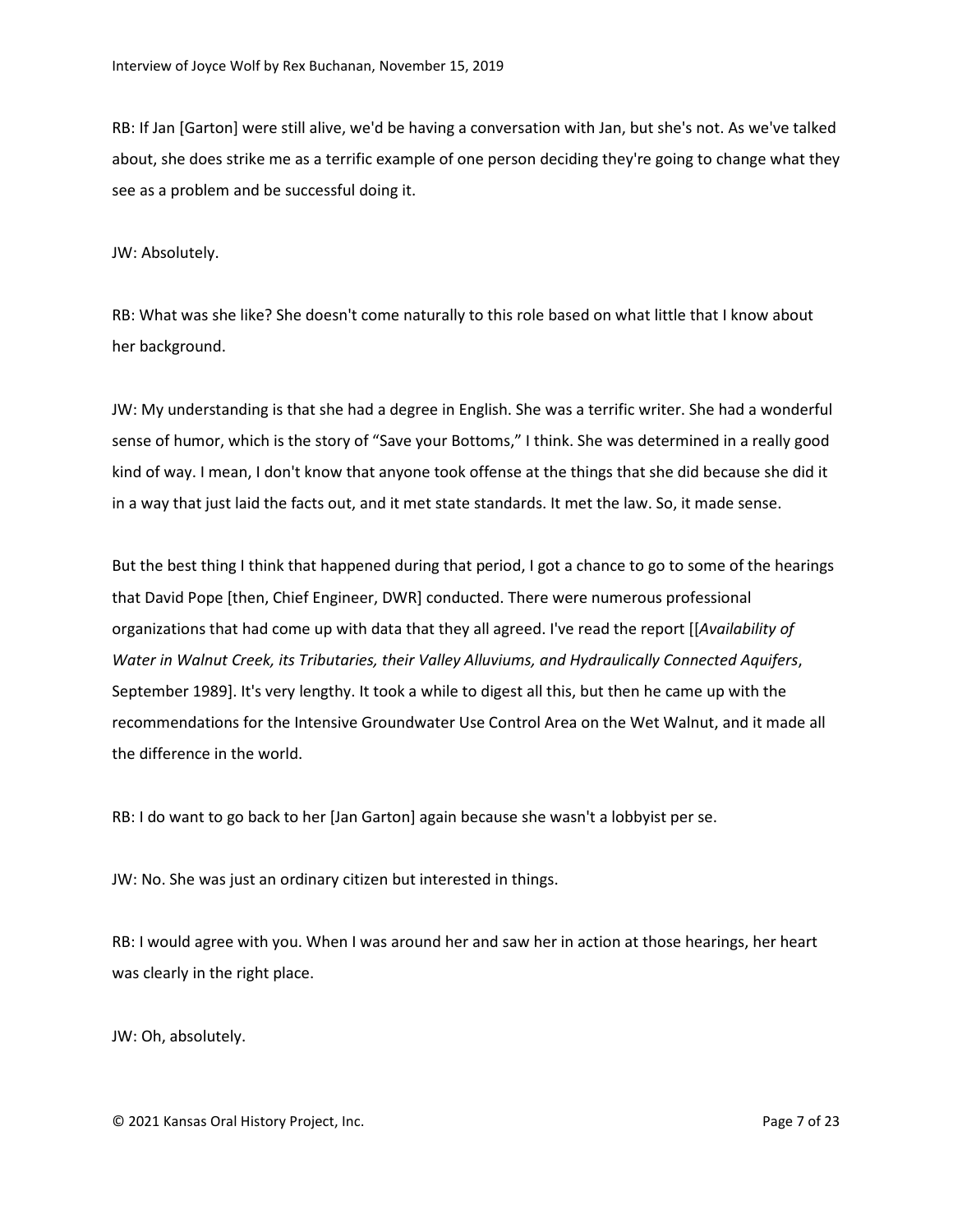RB: It was impossible to view her as anything other than being dedicated to the good of Cheyenne Bottoms and the birds there.

JW: Right.

RB: But she does come across as somebody who's decided she's going to stay on this problem until they get it resolved and then went out and built coalitions to make that happen.

JW: I think because there were so many groups—at that point in time, I was lobbying. I mean, it was Audubon and the League of Women Voters and the Rural Center and KNRC and the Sierra Club and more. I can't remember the other one. We would meet every month, or not every month, but every Friday or thereabout. We had this working arrangement of cooperativeness. So, to move to the next level of advocacy for the Bottoms was pretty natural. That part of it went well.

RB: I would guess that you would probably agree with what I'm about to say, Kansas political process does not strike me as being flush with people representing the environmental side. Do you think that's a fair statement?

JW: I haven't kept track more recently. I think that's absolutely true, but part of it relates to having come here from Minnesota and understanding that a lot of their economy is natural resource based, recreation, the 10,000 lakes that everybody goes to. It's just such a different outlook here.

RB: And we'll come back to that at the end. I want to sort of finish with that. But basically, the environmental groups that were active there in the mid-'80s were pooling their resources to try to be more powerful together than we are individually.

JW: One of the things that happened, most of the environmental lobbyists were women. I remember one particular issue that we had all gone in on was pesticide drift. It was the minority leader of the Senate, and he asked Marge Ahrens, who was lobbying for the Sierra Club at the time, to define "drift." She said, "Oh, Senator, you're really not going to make me do that, are you?"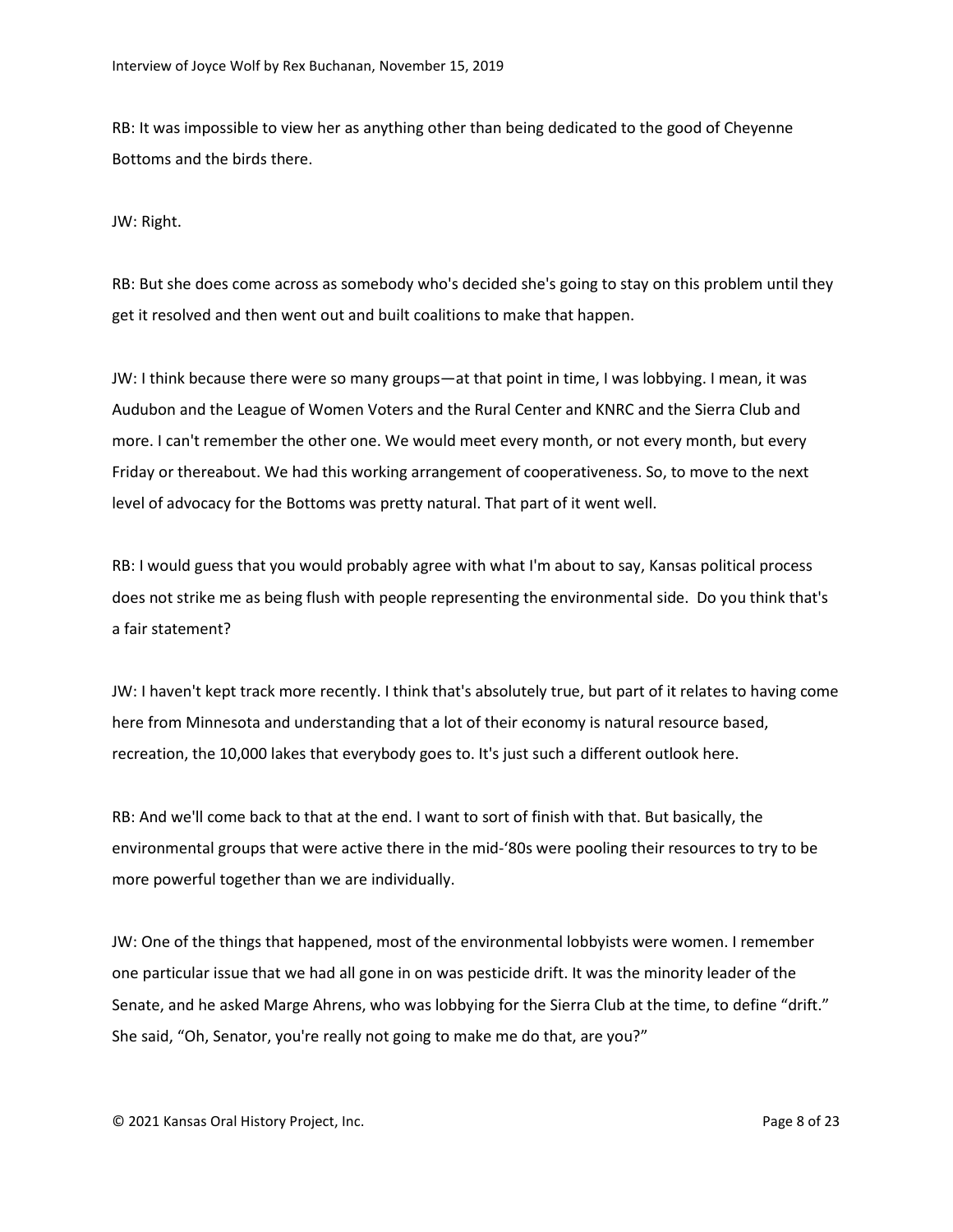I don't recall exactly what his response was, but at the end, he said, "Ladies, come up." So, we all went up, and he said, "I'm going to take you out to lunch," which turned out to be a really great thing, but totally different from the way most—I mean, the lobbyists take the legislators out, and here was the legislator taking us out. It was wonderful. It was really an opportunity to get to interact with him.

One of the issues that was going on at that same time was low-level radioactive waste in a siting of the [inaudible]. I don't know if Audubon was particularly involved in that, but again, the leadership from that came from Laura McClure, who eventually got elected to the legislature. That was an example of another grassroots woman that felt strongly about an issue and pushed it.

Why do you think it was women that were so engaged in that process?

JW: Well, for one thing, it's not a high-paying job. I don't know that anybody could maintain a family on—when I first started out, I had a net negative income because of going back and forth.

RB: Driving back and forth.

JW: I'm sure that's a huge issue because you just can't raise a family with that kind of income.

RB: It's clearly also a labor of love for that group of folks. You could tell that by just walking into the room. Eventually Cheyenne Bottoms, the Chief Engineer creates an IGUCA, an Intensive Groundwater Use Control Area. There's a cutback in various levels of irrigation along the Wet Walnut [Creek], and the result is eventually more water in Cheyenne Bottoms. Was it a success? From your perspective, did it do what your folks were hoping to do?

JW: Yes. Another interesting story is we went out and visited the [Cheyenne] Bottoms several years ago and drove around and saw the dry Ark[ansas River]. The person who was the manager of Cheyenne Bottoms at the time, we stopped and visited with him. He said that a couple of different farmers who were irrigators had made the comment that they used to just be farmers, but now they consider themselves businessmen because they're much more attuned to what the inputs cost and what they can gather [harvest]. They were running a profitable operation with less water.

© 2021 Kansas Oral History Project, Inc. Page 9 of 23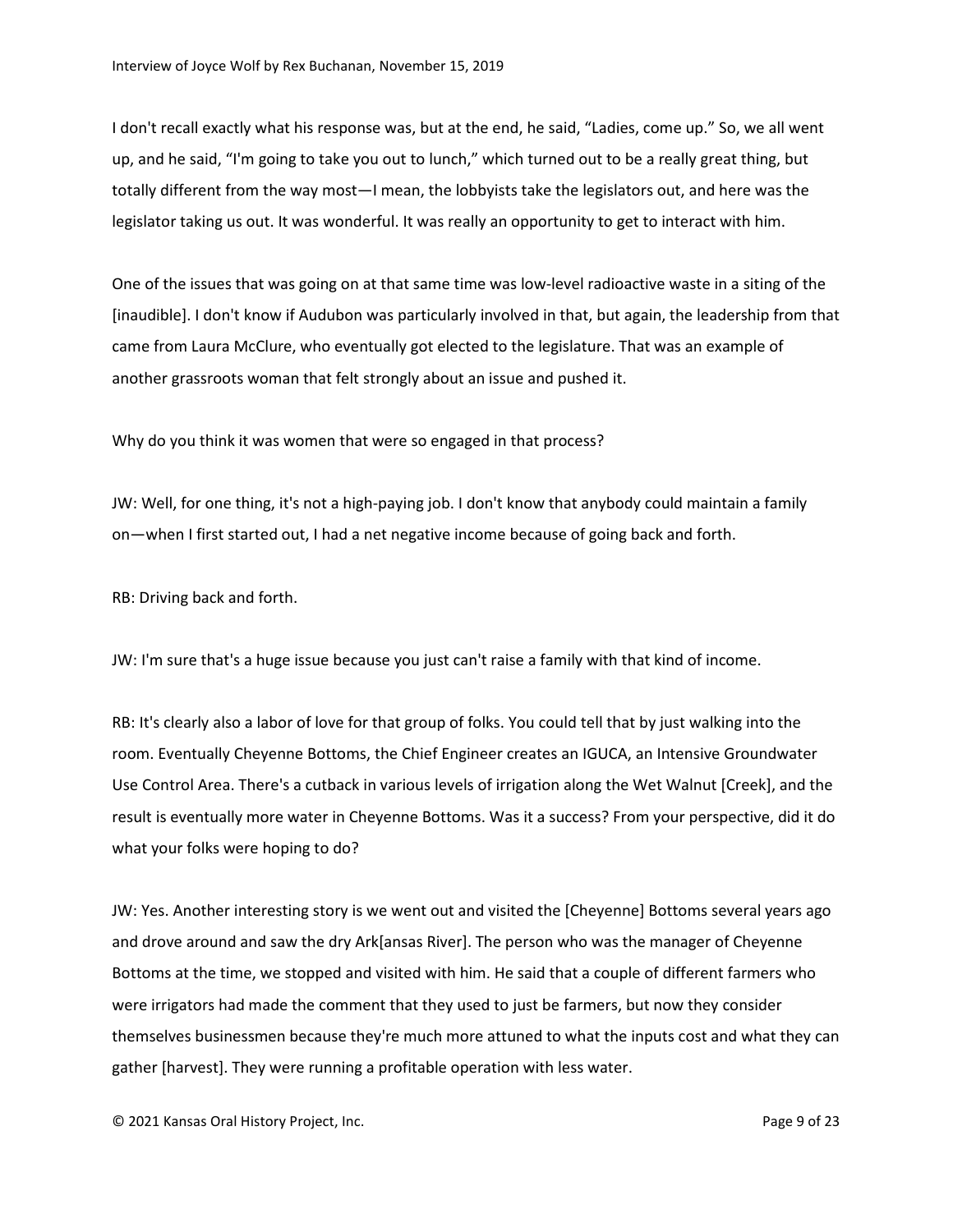RB: At the end of the day, from a distance, it looks like a success story because they're making about as much money as they were before, but they're using less water, and water is going to the place with the senior water right.

When you go out and drive around Cheyenne Bottoms, do you feel a sense of satisfaction that you somehow, from being involved with that?

JW: Oh, yes, absolutely, especially the Education Center because I remember going with Jan to visit with some of the folks from [the Kansas Department of] Wildlife and Parks, and we said, "You've got to have an Education Center." "No, no, no. That will never work." "Well, why not?" "Well, because if it's open and people will come in and trash the building." He had all these reasons of why it was not going to work.

Well, it did. They did have it, and the students, I think, from Fort Hays State [University (Fort Hays)] are there. I'm particularly pleased that the video they show highlights Jan's role in everything. The fact that you can go there, even in relatively dry weather, they've got enough water to maintain the species that come through. I can't remember the guy's name, the one big data collection center on the East Coast, and he came out and visited and said that, as far as he was concerned, Cheyenne Bottoms was the most important wetland in the United States, which really feels good that you're part of that recovery process.

RB: That Education Center, you're right, before it was there, it was hard for sort of a casual person to go out to the Bottoms and figure out what to make of it. There was a driving route, and there were brochures, but if you weren't fairly well equipped to know what to look for, you just kind of were lost. Now, that education center, that grew out of the funding that you all went through that process, is there on [State Highway] 156. It's a great facility.

JW: Exactly.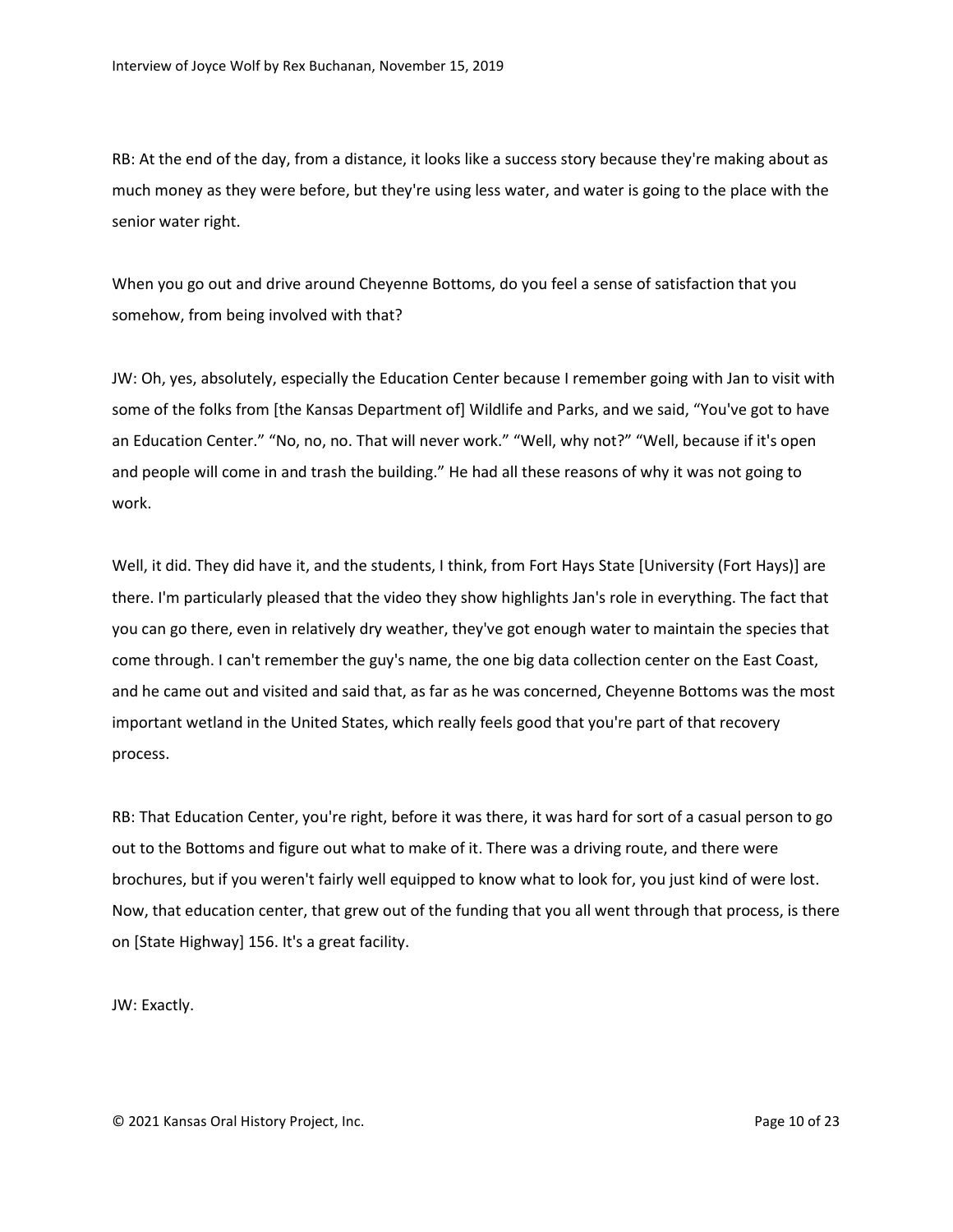RB: You're right. Fort Hays basically manages, operates the things. It feels like it gives the place a focus that it never, ever had before.

JW: I don't know if that was part of the—it probably came later.

RB: I think it came later. It hasn't been open all that long. I think it wasn't part of that initial money that was going for all the levees and all that kind of stuff.

JW: I think it was in 1992. It's just a really good feeling to go out there and visit.

RB: Before we shift gears back to more water-focused things as opposed to Cheyenne Bottoms itself, are you a birdwatcher?

JW: Oh, yes.

RB: I know there are a lot of Audubon members like me that are not particular—I like birds, don't get me wrong, but I don't claim to know a whole lot, but you are.

JW: Not as much as my husband is, and if you don't mind another funny story, in the spring of the year, we were at the University of Cincinnati. The windows were open, and a bird was singing outside. He said, "Do you hear that bird?" I said, "You mean that cardinal?" He said, "How did you know what that was?" I laughed and said, "Because my mother was a birdwatcher." He said, "Why are you laughing? I am, too."

RB: Were you married at this time?

JW: No. He picked me up at 7:00 on Saturday morning afterwards, and we went to one of the best places in Cincinnati to birdwatch, which is Spring Grove Cemetery because 1) there's not a lot of traffic.

RB: He's a romantic son-of-a-gun. Let's go birdwatching in the cemetery. You're still married.

© 2021 Kansas Oral History Project, Inc. Page 11 of 23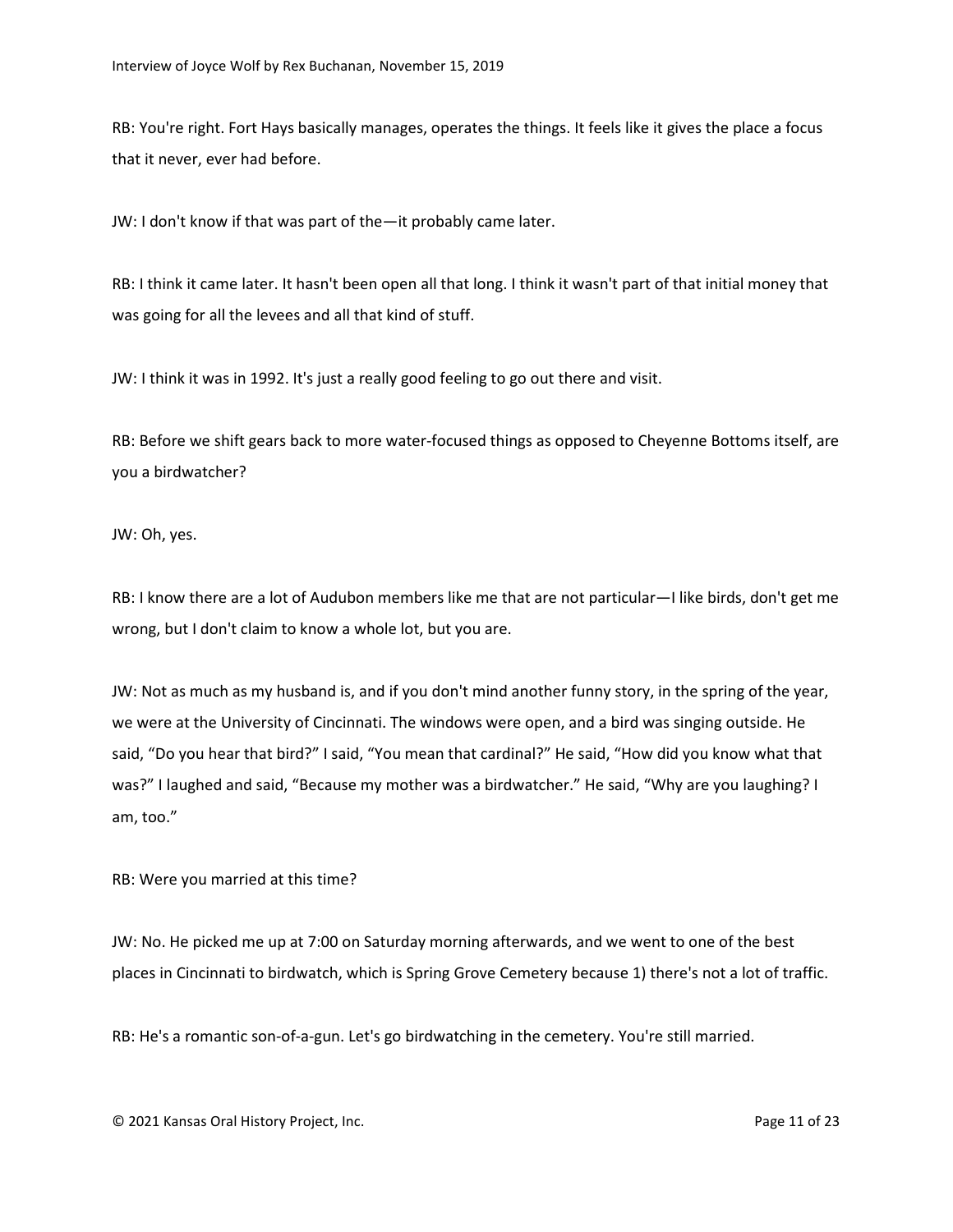JW: Absolutely.

RB: I'm not judging. I'm impressed. Let's go back then. What other water issues—Cheyenne Bottoms is a monumental accomplishment. I don't know that we'll talk about it anymore, but I do want to say, as the State has continued to grapple with surface water issues over time, more and more, Cheyenne Bottoms looks to me like that model that's out there for one way to solve an ongoing important contentious issue. I assume you would agree with that. Wouldn't you?

JW: Right.

RB: What other water issues did you get engaged in in that process then?

JW: Well, one of the things that I thought was really well done was with Governor [Mike] Hayden and the State Water Plan and dedicated funding because there's so much infrastructure and so many things that are important. One of the things that comes to mind is the sedimentation that we're experiencing in our reservoirs. If we would have money to be able to say to the farmers, "Either put a conservation easement along the rivers or do whatever." I mean, Ron [Wolf] and I actually pulled off of I-80 one time in Iowa to take pictures of their grass strips, their filter strips.

RB: Buffer strips.

JW: I thought, "Why can't they do this in Kansas?" It would mean that so many extra acres, they're not producing corn or whatever, but the positive part of it is they're protecting their own land from being washed away, and eventually silting in reservoirs someplace else.

RB: Did the environmental groups like Audubon play a role in the passage of that funding for the State Water Plan in the Hayden administration?

JW: I don't recall when it happened, if it was when Hayden was governor or later on when he was secretary of Wildlife and Parks.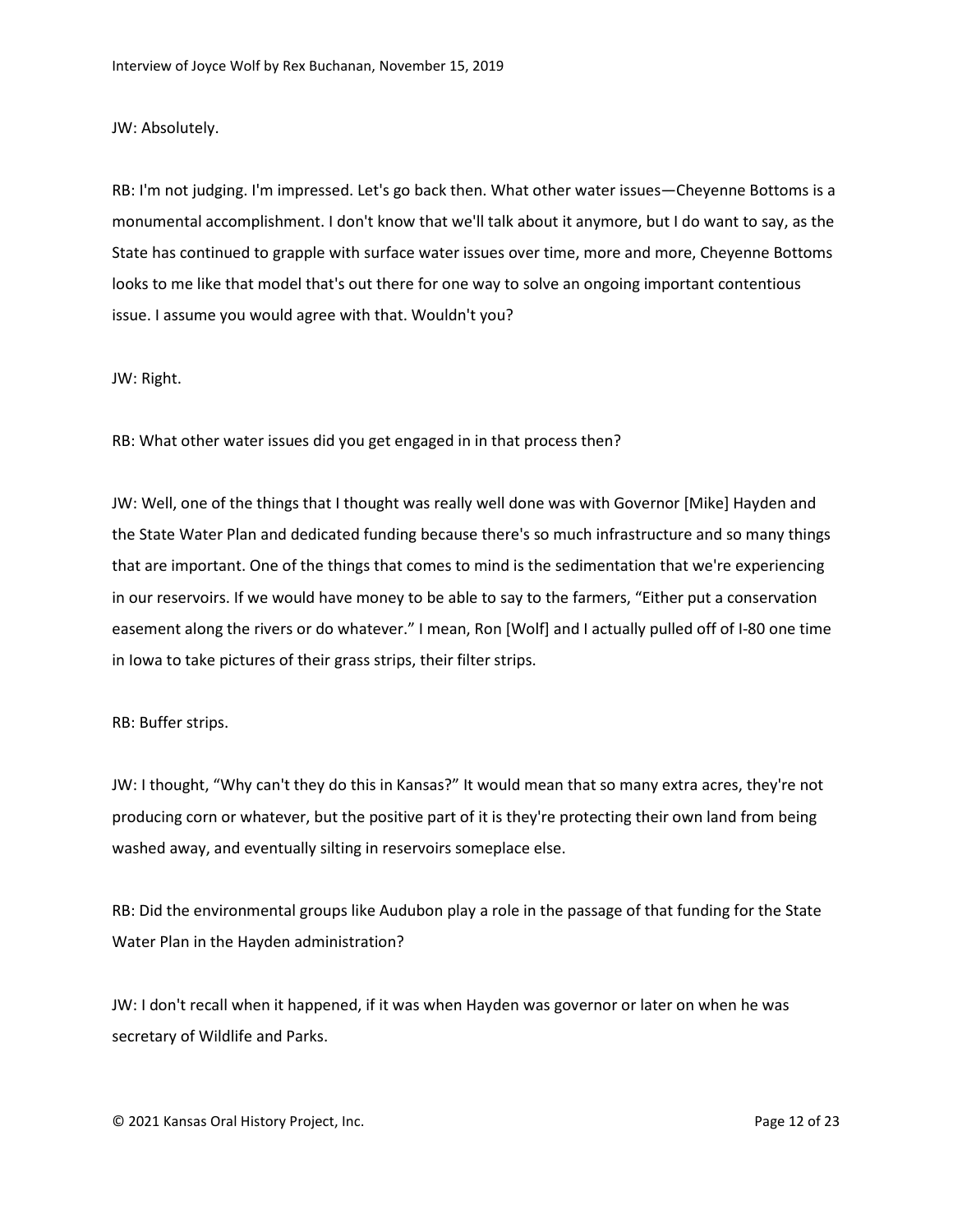RB: It was when he was governor. Were you guys engaged in that process?

JW: I'm sure that was part of something that we said was important. I had a whole list of folks across the state that I would say, "This is what you need to do. Call your representative or senator."

RB: To try to support it.

JW: Yes. Have them sign on to that whole process.

RB: Any other issues come to mind, water-related in this time? Those are two big ones that everybody talks about. Today we're dealing with some similar issues in terms of Quivira [National Wildlife Refuge].

JW: Right. To me, one that I have a hard time understanding is the reservoir north of Manhattan, and I'm blanking out the name.

RB: Tuttle Creek?

JW: Tuttle Creek. Of all the ones that I've seen the data for, it's the most silted in, and it's supposed to be surrounded mostly by prairie. That makes no sense to me of why that one is worse than some of the others.

RB: I don't know if that's the worst one. John Redmond is the one where they've done some dredging.

JW: Oh, yes. That one was the top of the list.

RB: You're right. The reservoir itself is surrounded by mostly native grass, but there's an awful lot of cultivation as you get up in the end of the watershed that has silted that thing in. So that siltation of reservoirs has been something that Audubon of Kansas or you have been engaged in?

JW: I've been asked to do programs. I usually talk about that when I talk about it. It's enormously expensive. John Redmond was 25 million dollars, if I remember right.

© 2021 Kansas Oral History Project, Inc. Page 13 of 23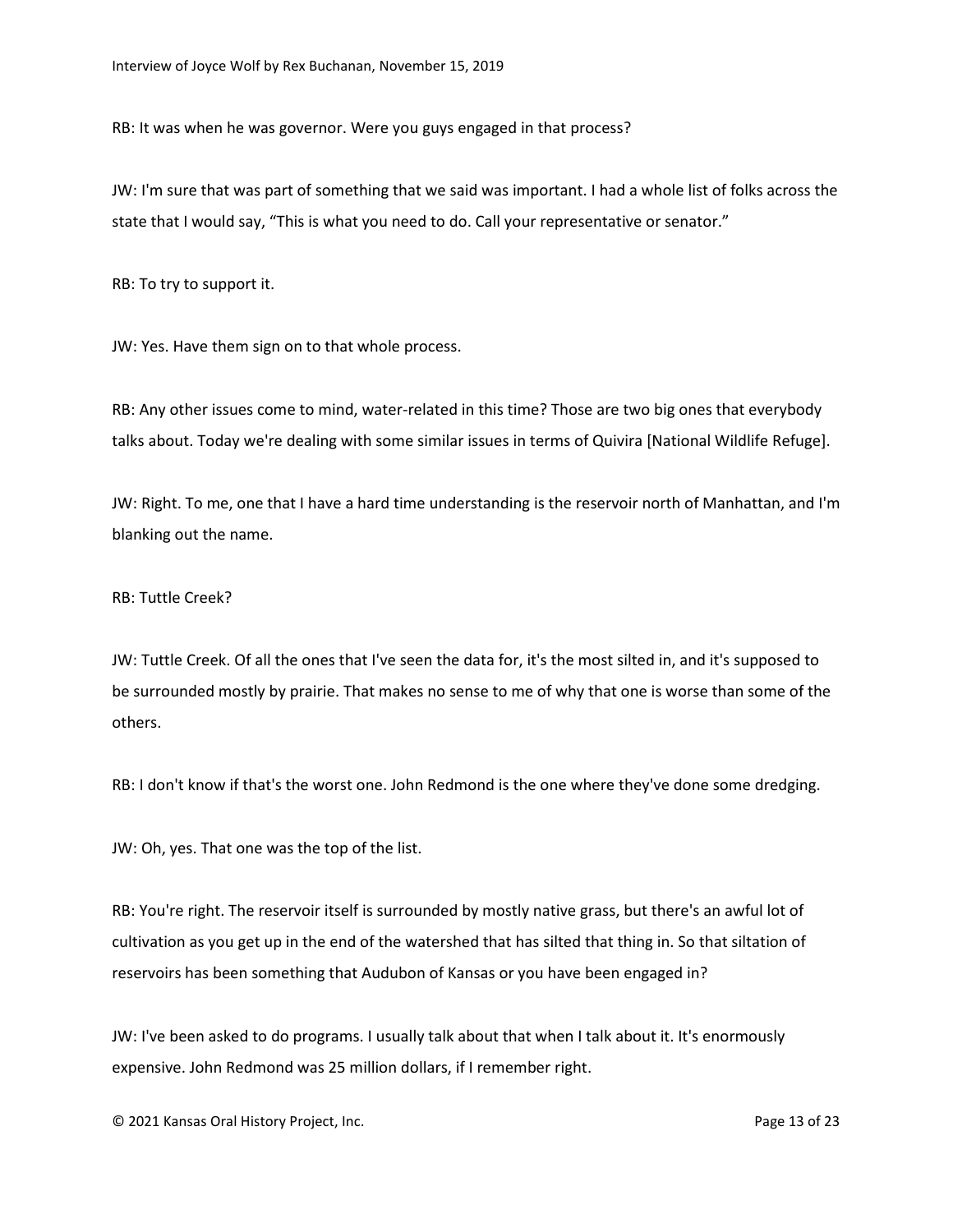RB: Twenty-five million that was almost a demonstration project, not really a solution.

JW: And it was adamant that that be taken care of because it was a cooling pond.

RB: Wolf Creek. What about water level declines in the Ogallala [Aquifer] out west? I don't get the sense that most of the environmental groups have been real active along those lines. Am I wrong there? Clearly, they're aware of it.

JW: It's such an enormous problem. I don't know that it's going to be solved anytime soon. There was the lawsuit, *Kansas v. Colorado*.

RB: On the Ark[ansas] River.

JW: Right. I think one of the biggest misperceptions in general is the interchange between groundwater and surface water.

RB: That people are not aware of that connection.

JW: Right. I usually always include a cross-section when I do these different programs. "Oh, I never realized that before."

RB: Does it help to have a husband who's a geologist/hydrologist?

JW: Oh, yes. He's my local resident expert.

RB: I can imagine. But that is one that by and large, the Ogallala issue doesn't relate so directly to wildlife as, say, surface water issues at Cheyenne Bottoms might.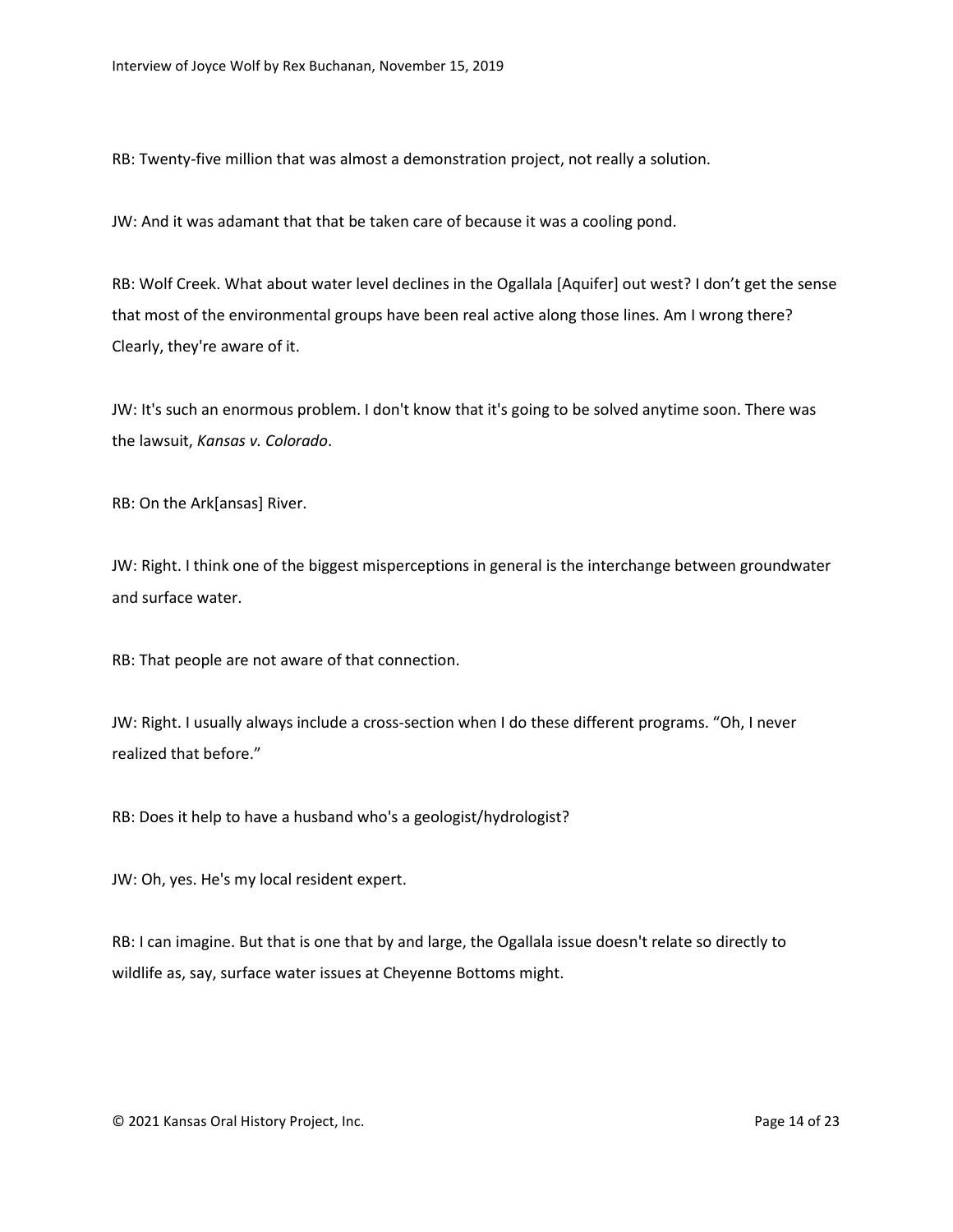JW: Except, as I was preparing for this, I came across an article that Ron Klataske had written about the effects that so many of our surface water streams in the western part of the state are dried up. They don't run. So, there is a wildlife aspect to that.

RB: Absolutely. That's mostly irrigation out of alluvial aquifers as opposed to the Ogallala. This is one that I agree with Ron wholeheartedly that rivers like the Ark[ansas] are dry today from Garden City to Great Bend, but an awful lot of other tributaries out there are dry as well, and I don't hear much out of the environmental community about that, and that's always been a frustration to me.

JW: Except for the Kansas River, there doesn't seem to be a lot of focus of interest in recreation. Part of that could be because we've only got a few navigable rivers in the state, which I was just amazed that what is it? The Ark[ansas] and the Kansas?

RB: The Ark[ansas], the Missouri, and the Kansas. We basically only have three.

JW: We've got all these other streams that could be used for recreational purposes, but you don't have access to it if you don't own it.

RB: Unless you get permission to go out and go on.

JW: Right.

RB: Do you think that's part of the reason for the environmental attitudes in Kansas as opposed to other places is lack of access to publicly accessible natural areas?

JW: Right. Yes, I really do think that that plays a big role. Like I said, it was so natural in Minnesota to have this deep feeling of appreciation for all these lakes. I think Kansas is kind of almost at the bottom of the list in terms of public areas.

RB: It is.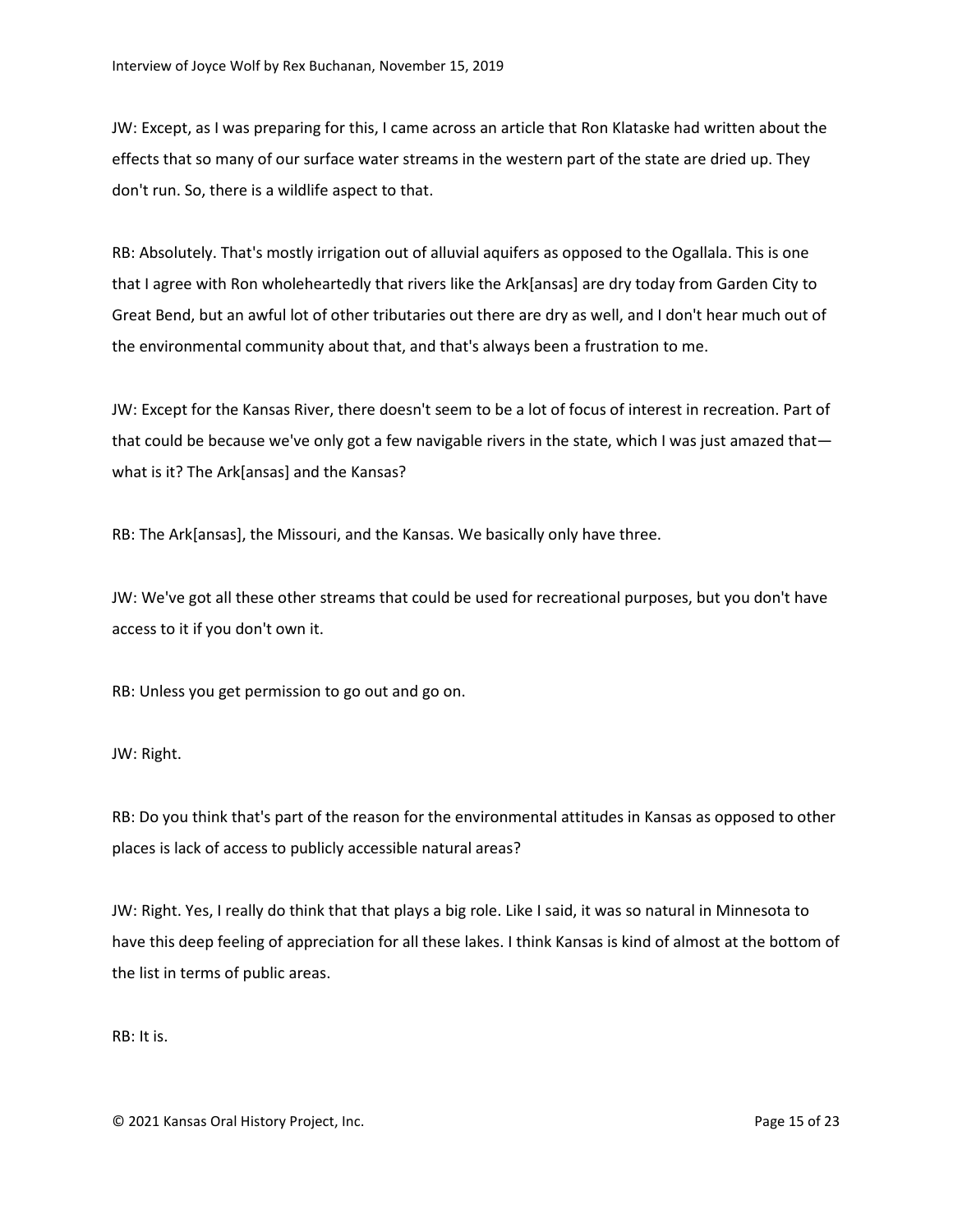JW: If you don't have access to it, you don't really appreciate it.

RB: That lack of access leads to a lack of awareness, which leads to a lack of action, probably in a lot of ways.

JW: The other thing that I find a little bit strange, and I really need to do more research on it is that it's my understanding that some of these wooded areas or whatnot area considered a wasteland for tax purposes.

RB: I don't know. Now you're on to something I'm unfamiliar with.

JW: I think I've read that. I wouldn't want them to have to pay more taxes, but to call it wasteland when that's—I mean, wooded areas, wetlands, prairies. That's prime wildlife habitat. So, I would never think about calling it wasteland.

RB: That's one of the reasons that Ark[ansas] River issue bothers me so much. If you drive out there today, all you see is dead cottonwoods. A strip of cottonwoods along either side of the Ark[ansas] River may not seem like that big a deal, but again, when you've lost so much ecological area, then you get rid of the riparian area that's so important to birds and fish and everything else, it's devastating. I think you're right. Lack of awareness is why people have tended not to worry about it.

One of the things that I admire about you is your ability to go to water-related meetings year after year after year and sit there and listen to people. Clearly that's what it takes though, right, is to master those details, and you can't do it any other way. Is that a fair statement?

JW: I think so. And to try to stay up with what's happening. I went through many, many meetings of the 50 Year Vision thing, not certain what usefulness came out of all of that, but yes. Water is just—you can't live without it. Wildlife can't live without it. It's just part of what's important in every little piece of life.

RB: Is that what motivates you to go to all of those meetings that go on forever?

© 2021 Kansas Oral History Project, Inc. Page 16 of 23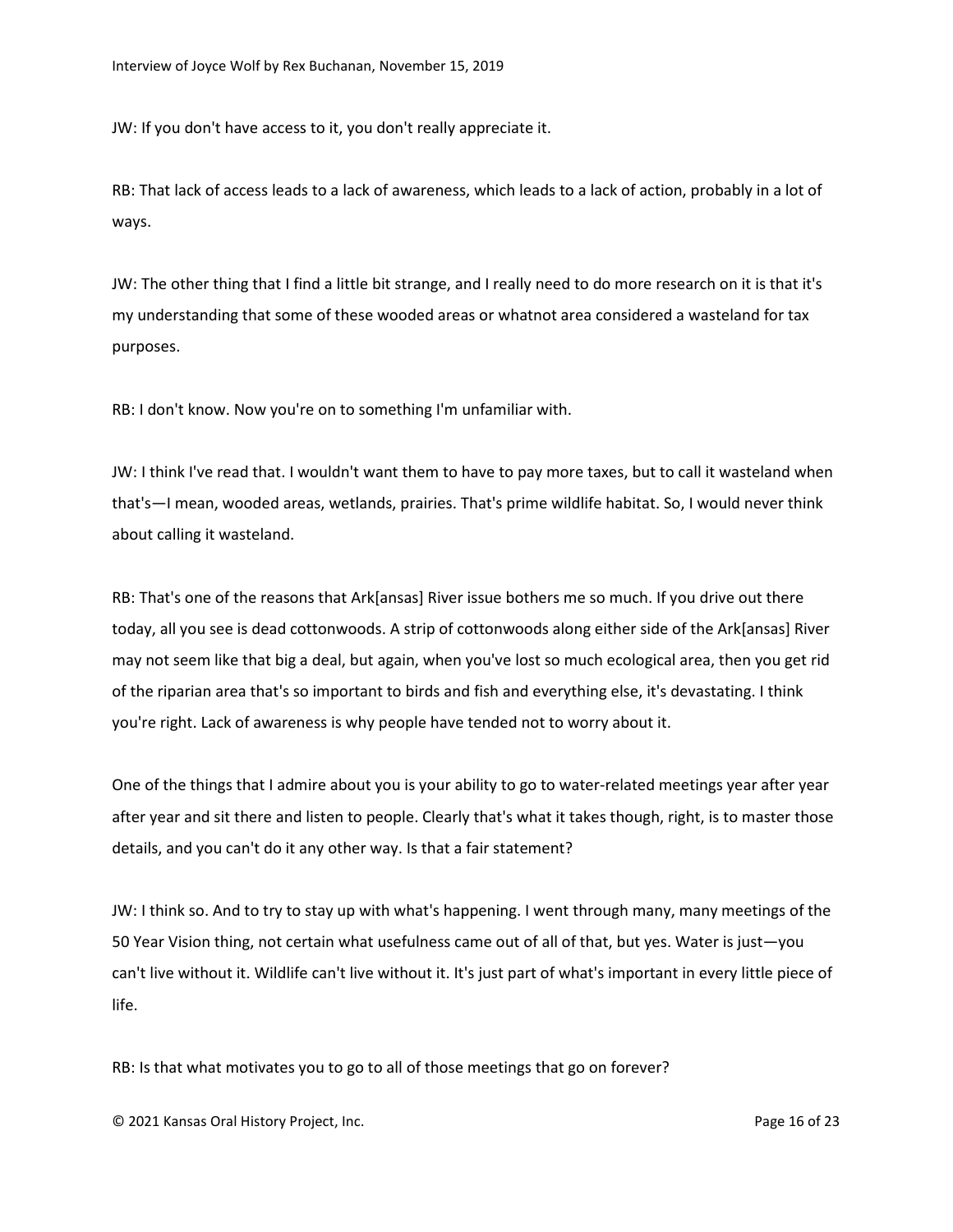JW: Probably partly that plus, I don't know, it's interesting. People that go there, I know a lot of them, and they're nice folks, and I enjoy having the opportunity to visit with them.

RB: So, you've developed a relationship with a lot of those folks. In some sense, I would say in the water community, partly the reason you're here today is if you were to say to the folks in the water community, point to somebody from the environmental community that they respect and know and who shows up, they'd be hard pressed to identify many people, but they would know who you are from having done that.

JW: Thank you.

RB: So, having watched this process and most of the interviews that we have done focused on really as people recognized a lot of the machinery they have to put in place to deal with water issues, mostly in the '70s, and then you show up in the '80s, how successful has all of that machinery been? How well is all the effort that we've made to deal with water issues were, do you think?

JW: Clearly Cheyenne Bottoms was enormously successful. I'm hoping that the example of that will carry over for Quivira [National Wildlife Refuge]. Cheyenne Bottoms is a shining example of what can be done without negatively impacting the irrigators. They can continue to farm profitably.

RB: Why do you think that has worked for Cheyenne Bottoms, and it hasn't worked so far in Quivira and didn't show any signs of wanting to work in Quivira from what I can see?

JW: I don't know. Well, nobody's stepped forward so far to actually bring a lawsuit. That's part of it. And it's, you know, on their part, it's much easier to say, "Well, we'll take care of that later," you know? I think that's exactly what's happened. It's continued to kick the can down the road, so to speak. It's going to take basically the same kind of process.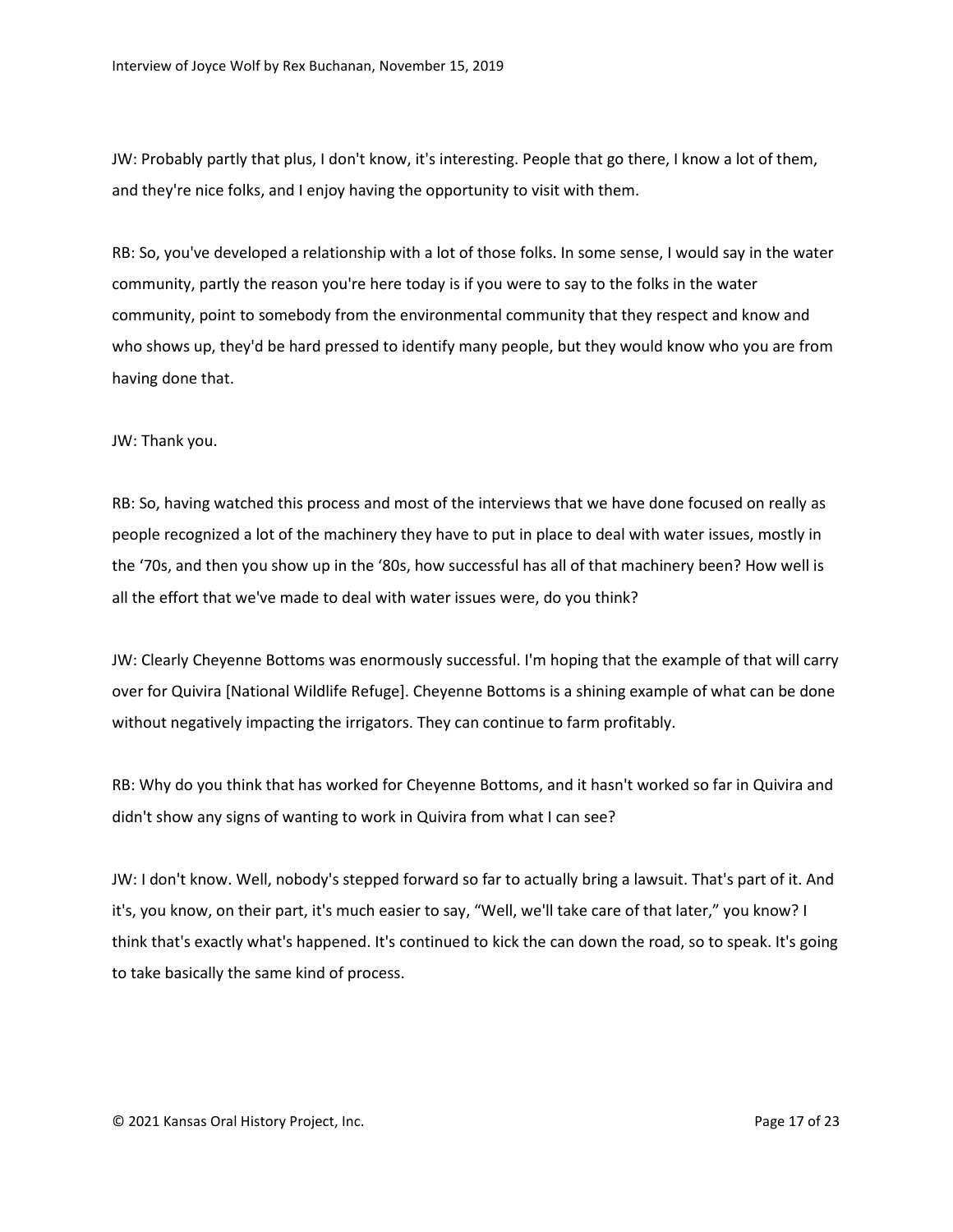RB: Do you think that process is achievable today? This is a much more contentious time in all sorts of ways—politically, environmentally, and lots of ways -- than it was during the '80s and Cheyenne Bottoms. Is that part of the problem, too, do you think?

JW: One would hope that, at the federal level, that they would recognize the fact that the water law is the same today as it was twenty years ago, thirty years ago. That hasn't changed. it's going to take somebody to 1) to sue for the water right, and then I'm hoping that Mr. Barfield [current Chief Engineer, DWR] will understand, and that there'll be—similar to Cheyenne Bottoms, that there will be data developed and presented that makes the case that it's possible to do this.

RB: I think it's pretty clear that Dave [Barfield] was right on the verge of administering water rights, or said he was, as of January 1 of this year [2020]. I believe that. I think that he was ready to pull the trigger, and then at that point, [U.S.] Fish and Wildlife Service backed off, and so we go on down the road. But it does feel to me like we are in a time where it's much harder to achieve consensus and compromise than it might have been in the 1980s.

JW: That reminds me of another thing that happened when I was lobbying. I was standing out in front of the cage elevator at the State House, and I was visiting with one of the gals who was lobbying for the pesticide folks, and one of the other environmental lobbyists passed, came back, and said, "How can you be so damn nice to her?" I said, "Well, she's a person. She's pregnant. It looks like she's due any minute." I mean, what do you accomplish by making enemies of the people you disagree with?

I guess that's one of the things that I've felt strongly about for years is that we may disagree, but we can sit down and talk about our disagreement and perhaps come to some kind of resolution.

RB: Historically, people in Kansas have had that sort of niceness or whatever you want to call it, that they're willing to do that, but I was just down to a Kansas Rural Center meeting in Wichita last weekend in which environmentalists sort of formed a circular firing squad over wind farms. Some of them hate them, and some of them love them. There aren't that many environmentalists in this state, and then they split themselves in half and make themselves less effective as a result.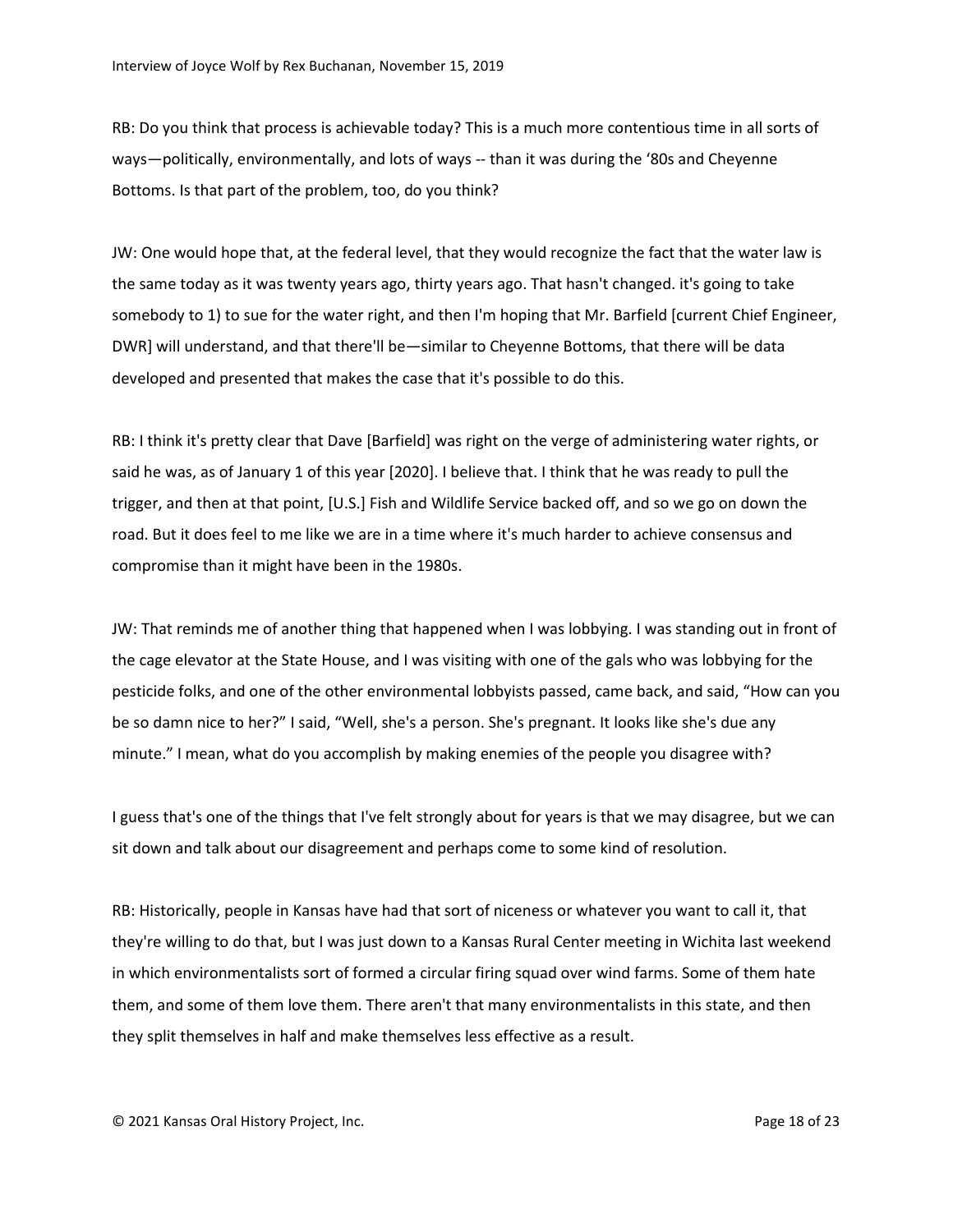JW: Yes, I heard about that meeting. It bothered me because I know the people on both sides of the issue.

RB: They're well-meaning people who feel strongly.

JW: Exactly. I don't think the folk from the Climate and Energy Project take wildlife into consideration, and clearly wind farms can be enormously helpful if you're trying to do green energy, but I've also seen the data that they take out thousands, maybe hundreds of thousands of birds on the migratory corridors. I think that it makes sense to have siting standards.

RB: But probably one of the big lessons from talking to you is that ability to not just reach across the aisle or reach across to legislators that may or may not agree with you, but also develop relationships with fellow environmentalists who ought to be on your own side to begin with.

JW: Right. I don't know. I guess I've always felt that you can't be successful making enemies out of potential friends. Why not try to have a frank discussion about what your different positions are and see if you can't come up with something that both can agree on?

RB: It feels to me like, just watching again from a distance, you've been successful in doing that. Again, as I watch folks, watch you interact and watch folks. I know from the various awards that you've won and recognition you've got, it's obviously that's not just what I think, but a lot of people think.

Let's sort of end with going back. Would you say that the difference between Kansas and Minnesota and the other places that you've gone in this process is a function of a more conservative climate politically, agriculture, lack of awareness? Are those the things you think are different here?

JW: Well, at least superficially. I'm not sure when you get down to the basics. I mean, clearly there's a lot of agriculture that goes on in Minnesota, but they don't reign supreme. I don't know—I haven't looked at the data. But I do know that a lot of money is generated through recreation, based on natural resources there compared to here. And part of that I think is that, for whatever reason, we don't have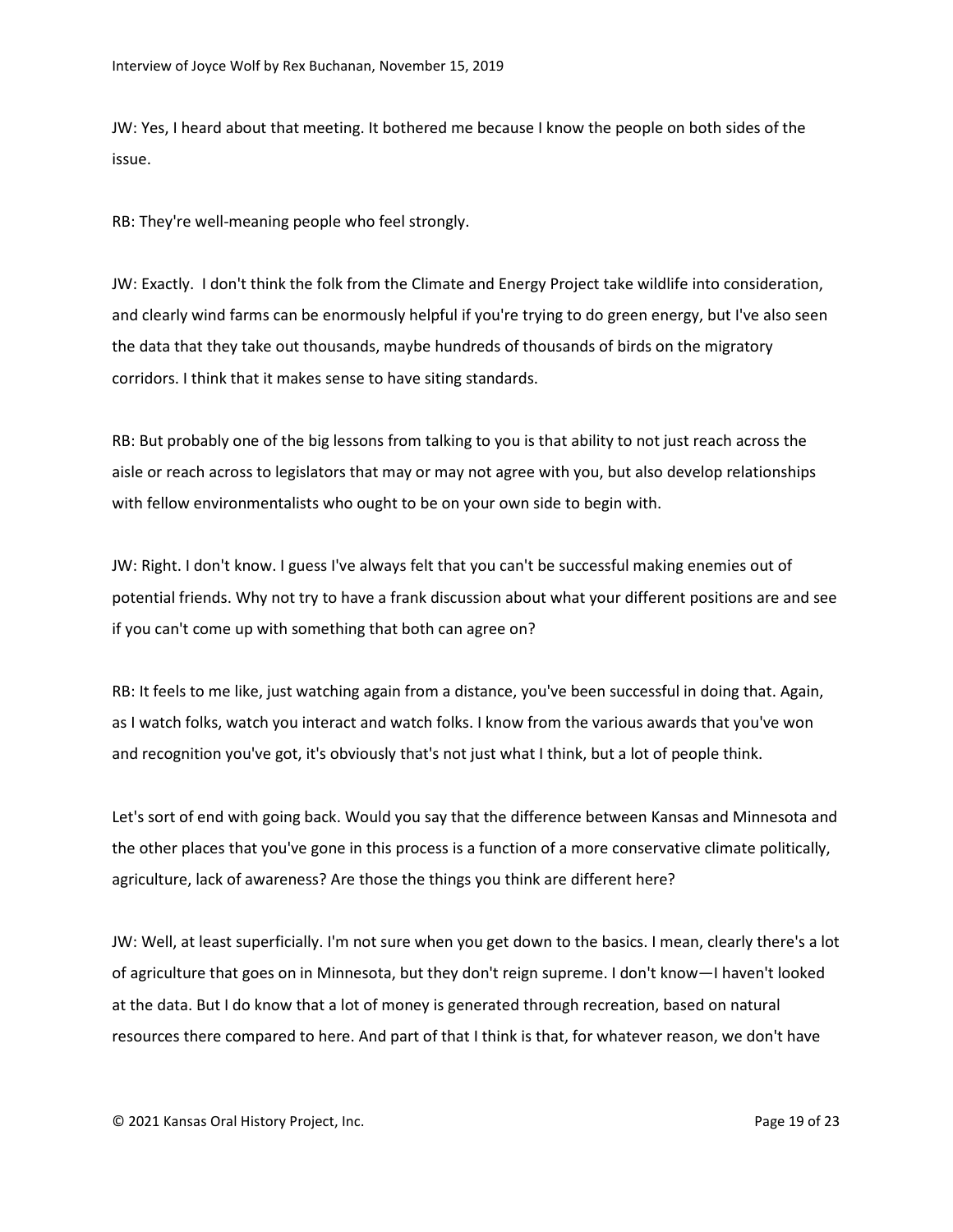very many open spaces, public spaces. If you can't go out and enjoy it, and take your kids or your grandkids or whatever, how are they going to—

RB: Sure. I've said this over and over. Kansas likes to think of itself as a rural state, but it's really more and more an urban place all the time, which makes that more and more important all the time. I think we both agreed on that a long time—clearly, Cheyenne Bottoms is a shining example. I think we've made that clear. If you could change something in this State in terms of how it approaches natural resource issues, water maybe especially, but across the board, what do you wish was different here?

JW: I guess it would be a combination of things, that there would be more open space available to people for education and just recreation and enjoyment, and I don't know if it's even a practical idea, but one of the things that our local chapter [of the Audubon Society] does is our education program chair has come up with a wonderful program that is done in conjunction with KU [University of Kansas], and Bob Hagen who works for the [Kansas] Biological Survey, and they take students out, I think, seventh grade maybe, a couple of times a year. Over the past several years, they've taken 10,000 students out to the [Baker] Wetlands or to Clinton Lake or to natural areas and explained why they're special and what they can learn.

That's, I think, the one thing that I wish every student had that kind of opportunity. I still think of my own experience growing up as a kid. My parents had a friend who had a farm. It would have been not what conventional agriculture is considered now. He had a small dairy herd. And I was on my own, and I could paddle and do all of this. I had the chance to experience nature, asking myself questions, "Why is this or this?" I wish everyone would have that kind of opportunity.

RB: Was that in Ohio?

JW: Yes.

RB: People ask me this question all the time. So, I'm going to ask you: What's your favorite place in the State?

© 2021 Kansas Oral History Project, Inc. Page 20 of 23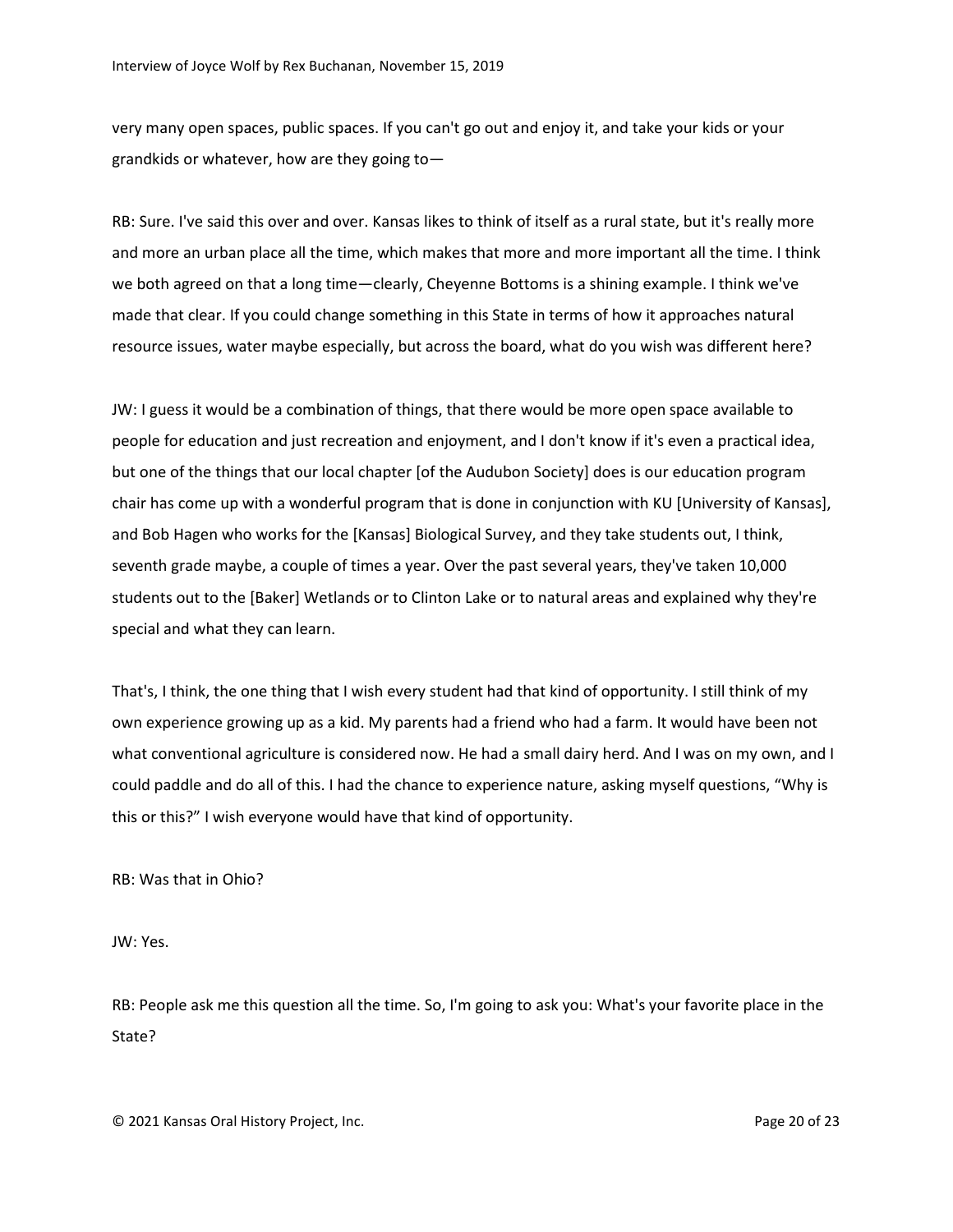JW: I love to go to Council Grove and then come back on Highway 4, I think it is.

RB: It is, yes.

JW: Through the Flint Hills. That's such a gorgeous drive. It really and truly is, that drive along there. It's not conducive to much, but [Interstate] 70 through the Flint Hills. All of that is just really amazing. I think Kansas has a really bad rap in terms of everybody thinks it's boring and flat, and I think if you really look around, it's not flat. Flat is southern Illinois, southern Indiana.

RB: Florida. I thought maybe you were going to give me a water-related answer there somehow, some place like Cheyenne Bottoms or the wetlands out here.

JW: That, too. We're so lucky here to have a place like the Baker Wetlands.

RB: Again, there's an education facility out there. So clearly one of your big points as we talk today is the importance of that sort of awareness in education in terms of appreciation in dealing with problems.

JW: Yes. I wish everybody could have the same kind of growing up that I had.

RB: It's a different world today. Those opportunities are out there, but they're harder than they used to be. The world is different in a lot of ways. I know what you're saying. I appreciate you coming in to talk about these things. You clearly are a role model for an awful lot of people, and the State is a better place because of the work you've done, whether everybody knows that or not.

JW: When I saw the list of everybody else that you had already interviewed, I thought, "Why me?"

RB: I think it's pretty obvious. I think some of the other people on that list might do well to read what you had to say or listen to what you had to say. I appreciate it.

JW: Thank you. That's very nice.